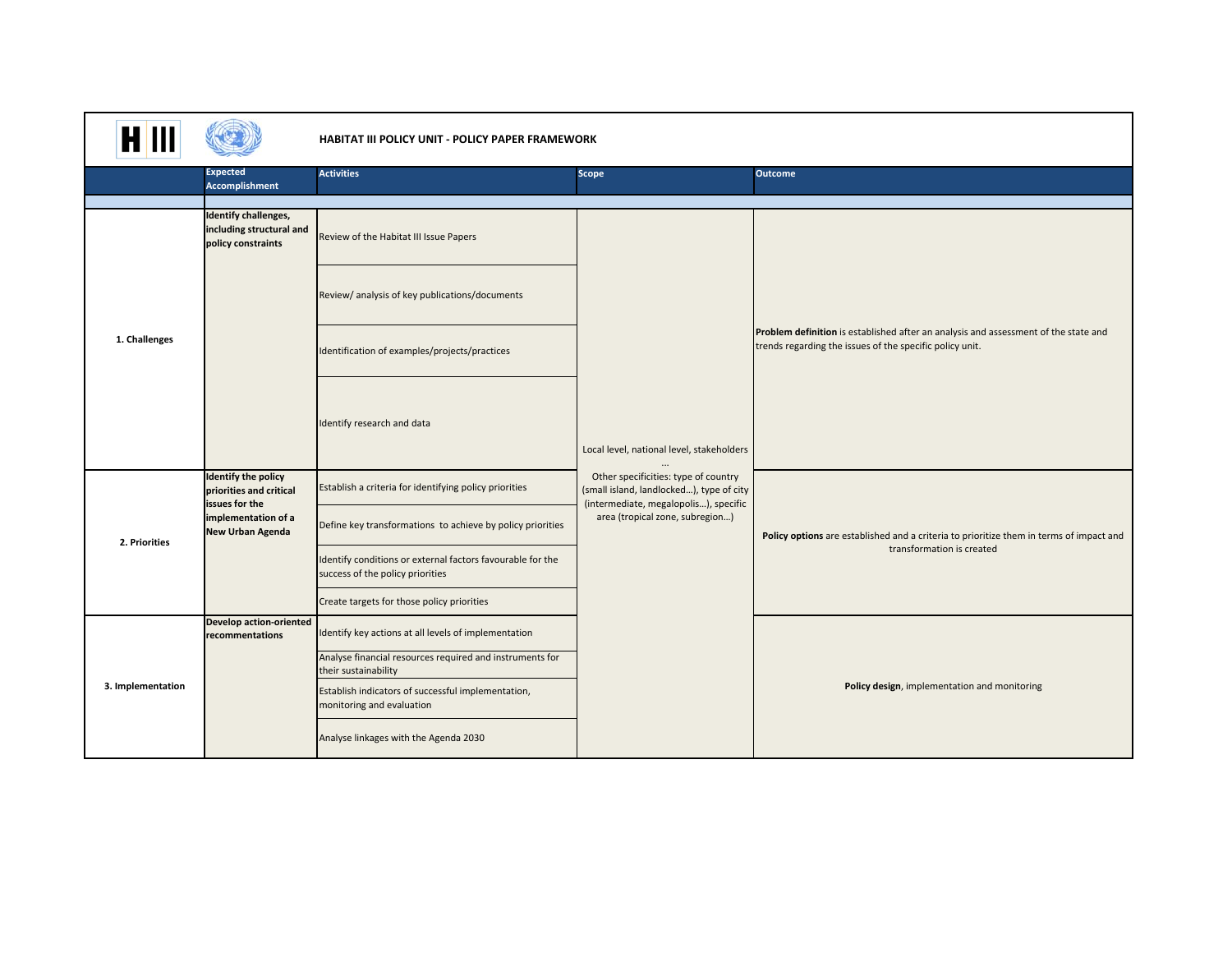

## **HABITAT III POLICY UNIT ‐ POLICY PAPER FRAMEWORK (CHALLENGES)**

|               | $\rightarrow$                                                               |                                                  |                                                                                                       |  |
|---------------|-----------------------------------------------------------------------------|--------------------------------------------------|-------------------------------------------------------------------------------------------------------|--|
|               | <b>Expected</b>                                                             | <b>Activities</b>                                | <b>Outputs</b>                                                                                        |  |
|               | Accomplishment                                                              |                                                  |                                                                                                       |  |
|               |                                                                             |                                                  |                                                                                                       |  |
|               | 1.1. Identify challenges,<br>including structural and<br>policy constraints | a. Review of the Habitat III Issue Papers        | a.1. Main recommendations to take into account from the issue paper<br>a.2. Disagreements/controversy |  |
|               |                                                                             | b. Review/analysis of key publications/documents | b.1. Bibliography / Key documents                                                                     |  |
| 1. Challenges |                                                                             | c. Identification of examples/projects/practices | c.1. List of examples/projects/practices                                                              |  |
|               |                                                                             | d. Identify research and data                    | d.1. SDGs targets and indicators related                                                              |  |
|               |                                                                             |                                                  | d.2. List of other indicators to be taken into account                                                |  |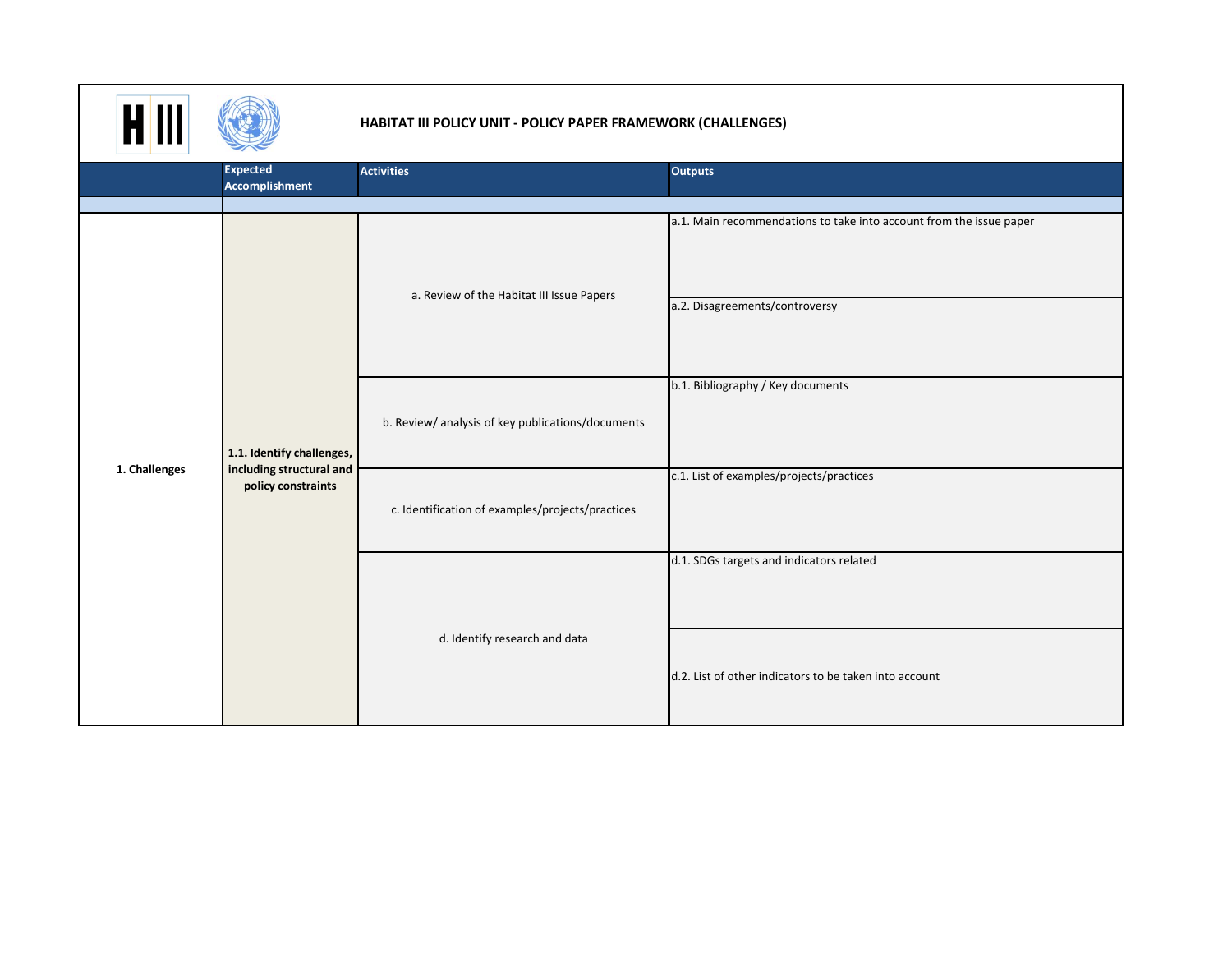

## **HABITAT III POLICY UNIT ‐ POLICY PAPER FRAMEWORK (PRIORITIES)**

|               | $\sim$                                                                                                                  |                                                                                                   |                                  |  |  |  |
|---------------|-------------------------------------------------------------------------------------------------------------------------|---------------------------------------------------------------------------------------------------|----------------------------------|--|--|--|
|               | <b>Expected</b>                                                                                                         | <b>Activities</b>                                                                                 | <b>Outputs</b>                   |  |  |  |
|               | <b>Accomplishment</b>                                                                                                   |                                                                                                   |                                  |  |  |  |
|               |                                                                                                                         |                                                                                                   |                                  |  |  |  |
|               |                                                                                                                         | a. Establish a criteria for identifying policy priorities                                         | a.1. List of criteria            |  |  |  |
|               |                                                                                                                         | b. Define key transformations to achieve by policy<br>priorities                                  | b.1. List of key transformations |  |  |  |
| 2. Priorities | 2.1. Identify the policy<br>priorities and critical<br>issues for the<br>implementation of a<br><b>New Urban Agenda</b> | c. Identify conditions or external factors favourable for the<br>success of the policy priorities | c.1. List of external factors    |  |  |  |
|               |                                                                                                                         | d. Create targets for those policy priorities                                                     | d.1. List of targets             |  |  |  |